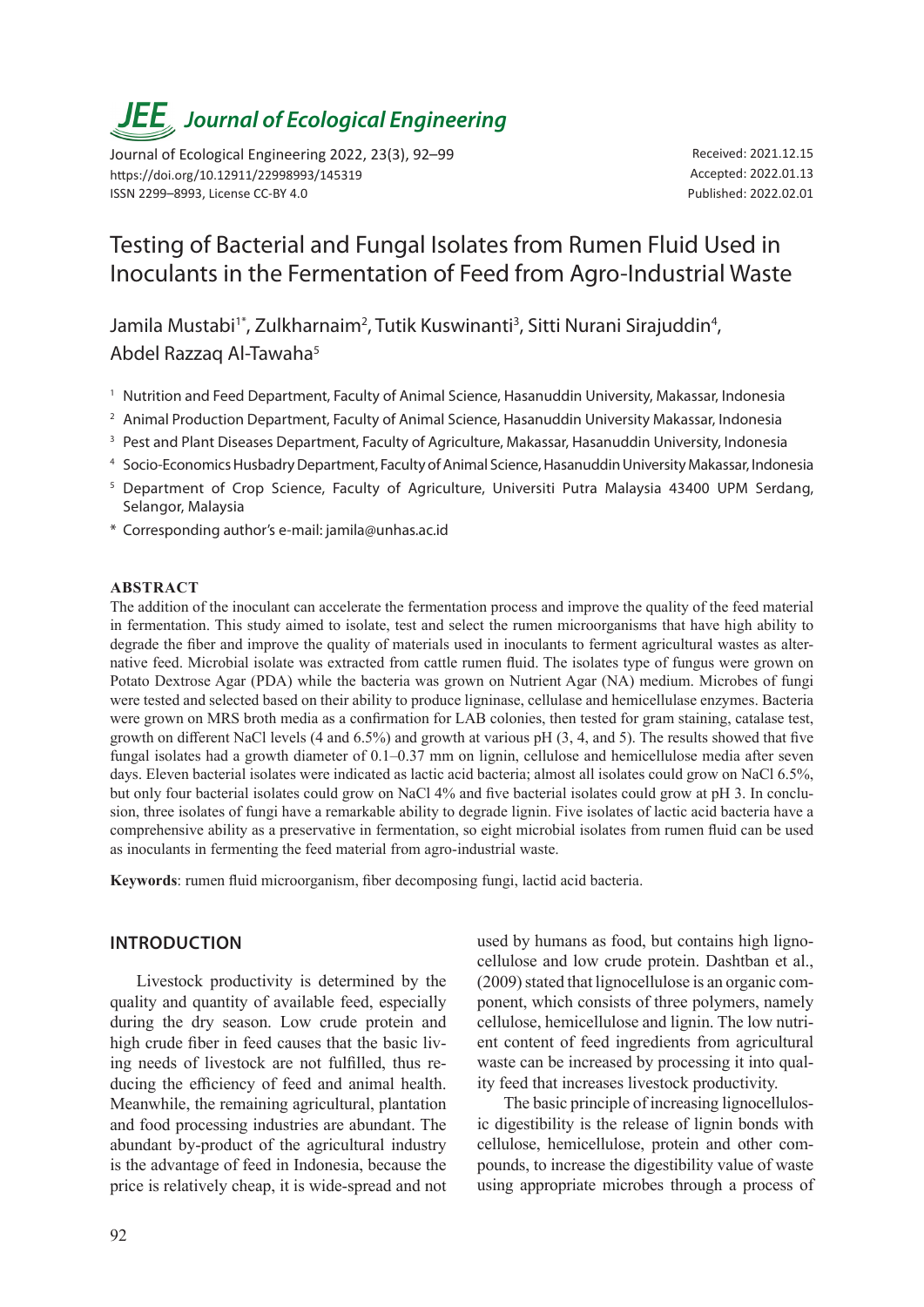enrichment, isolation, selection and identification (Bachruddin, 2014). On the basis of the consideration that ruminants are able to convert low-quality to high-quality feed due to the role of lignocellulotic microbes, it is important to isolate it to obtain rumen microbial isolates (bacteria and fungi) that have high ability to digest crude fiber in feed from agricultural, industrial and plantation waste. Before using agro-industrial waste as feed, it is necessary to enrich its components and increase the quality through biological treatment, with a fermentation process using rumen microbes as inoculants.

Cows rumen fluid has the potential as a feed additive because it contains a large microbial population. Of all rumen microbes, fungi are microbes that have the ability to degrade lignified cell walls (Abdullah et al. 1990), which is about 8% of fungi from the total microbial mass (Orskov and Ryle, 1990). Ruminants consuming forage with a greater proportion have a population of fungi in the rumen from  $10<sup>4</sup>$ to  $10<sup>5</sup>$ per ml of rumen fluid. Cattle have high digestibility of fiber, so it is possible that the rumen fluid contains lactic acid bacteria which have the potential to be biopreservative and inoculant in fermentation of fibrous feed ingredients (Nurhalimah et al, 2015; Jasin and Bachrudin, 2013). The digestive tract of ruminants (cows) is known to have microorganisms; the colon is a place of abundance of LAB, especially Bifidiobacterium spp, estimated at  $10^{8}-10^{11}$  per gram (Salminen and Wright, 1998).

Rumen microbes work in a mixed system, unable to work in a pure system alone (Van Soest, 1994). Yokohama and Johnson (1988) added that the interactions between microbes affect the presence of these microbes in the rumen. The fermentation of complex carbohydrates, such as cellulose, can be increased by the interaction between microbes (Baldwin and Allison, 1983). Fonty (1991) states that mixed fungal populations can digest up to 60% of plant tissue. Mixed protozoan populations without bacteria can digest 7% cellulose. Mixed bacterial populations can digest 40% cellulose during the same time, if both are present in optimal proportions will increase the ability to digest cellulose by up to 60% (Orskov and Ryle, 1990).

Processing of feed by fermentation or silage can use a fermenter inoculum derived from only one type of strain (single) or consortium (mixed inoculum) aims to accelerate the fermentation process and yield the best results. Inoculum (starter culture) can be obtained from commercial products or from the results of self-isolation. The use of additives in feed can improve the silage quality (Parakkasi, 1999). The purpose of additives in silage making is to accelerate the formation of lactic and acetic acids to prevent the formation of undesirable fermentation, as well as a nutritional supplement in fermented feed. In order to avoid unsuccessful fermentation, it is recommended to add a homofermentative lactic acid bacteria inoculum (LAB), to ensure the occurrence of lactic acid fermentation. LAB is the most popular additive compared to acids, enzymes or others (Bolsen et al., 1995). Because of the importance of using inoculants in accelerating the fermentation process in improving the quality of feed from agro-industrial waste, it is necessary to isolate microbes from decomposing fungi and bacteria that produce lactic acid from the rumen fluid. Isolation and testing were conducted to obtain the fungal isolates that have a high ability to degrade fiber and lactic acid-producing bacteria which can be used as inoculants in fermenting agricultural waste as alternative feed.

### **MATERIALS AND METHODS**

### **Source of microbes**

The rumen fluid used as a source of microbes was taken from the Slaughterhouse in Makassar City. The dilution process was carried out by taking 1 ml of rumen fluid and suspending it into 10 ml of sterile distilled water, shaking it and making a  $10^{-1}$  to  $10^{-9}$  dilution series into a separate test tube. The concentration of the suspense sample was taken in one ml each and then poured into a petri dish containing PDA (Potato Dextro Agar). Chlorampenicol medium was used to grow fungi, while NA (Nutrient Agar) medium and cyclohexamide were employed to grow bacteria in a petri dish. The samples grown in PDA media were incubated for 3–7 days at room temperature, while the samples grown in NA were incubated for 24– 48 hours (Agustini 2011). Every single colony that grew on the isolation plate, was immediately subcultured to new media to obtain pure culture. A single dish contained only one microbial colony.

# **Isolation and testing of fiberdecomposing fungi**

Screening of ligninase-producing isolates. Testing of ligninase-producing isolates aimed to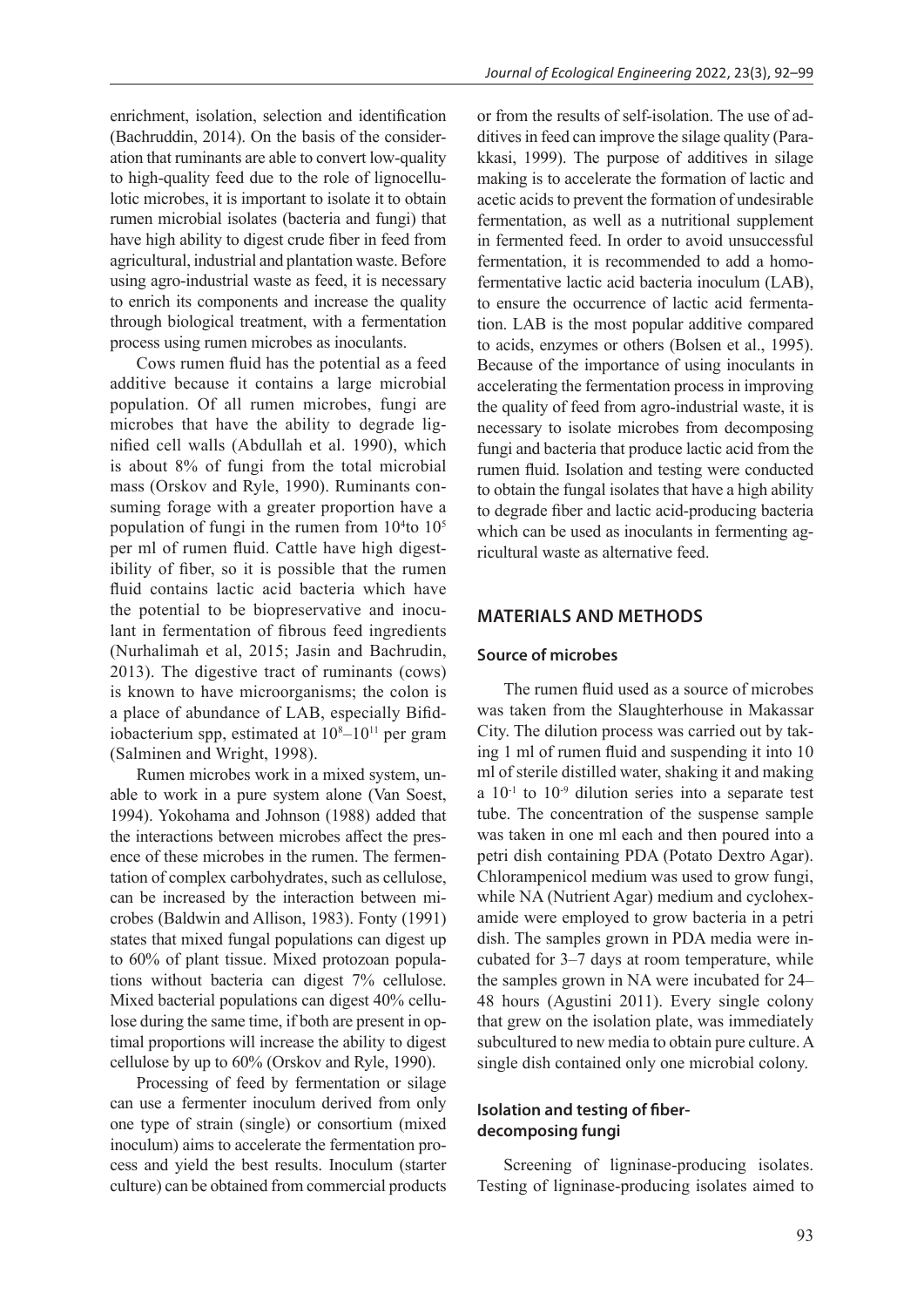test the presence of lignin (ligninase) degrading enzymes, namely lignin peroxidase and lacase, a spot test was carried out by dropping a 1.0% pyrogallol solution mixed with  $0.4\%$  H<sub>2</sub>O<sub>2</sub> (1: 1). The brownish yellow color of the pyrogallol reagent drops indicates the activity of the enzyme lignin peroxidase. The laccase enzyme was detected using 0.1 M 1-naphthol reagent diluted with 96% ethanol. Purplish red color is a positive indicator of the laccase enzyme (Stalpers, 1978).

Screening of cellulase-producing isolates. Testing of cellulase-producing isolates using selective carboxymethycellulose (CMC) agar, containing  $0.2\%$  NaNO<sub>3</sub>,  $0.1\%$  K<sub>2</sub>HPO<sub>4</sub>,  $0.05\%$ MgSO4 , 0.05% KCL, 0.2% sodium salt CMC, 0.02% peptone and 1.7% Difco agar. The formation of a transparent zone around the fungus colony identifies the activity of the cellulase enzyme produced by the fungus (Kasana et al., 2008).

Screening of hemicellulase-producing isolate. Testing of hemicellulase-producing isolates was carried out by culturing pure isolates aged 7 days into Czapek medium ( $\text{Difco}^{\text{TM}}$ ) enriched by providing 0.2% xylan as a single carbon source (Zhang et al., 2005) and incubated at 30°C for one week. After 7 days of incubation, the clear zone area around the fungal colony was observed and measured. The formation of a transparent zone around the fungal colony identifies the activity of the hemicellulase enzyme produced by the fungus.

The enzyme activity was tested to determine its ability to degrade fiber (lignocellulose) qualitatively (Coughlan, 1988). Selection was based on the ratio of the highest clear zone to the diameter of the colonies planted (Kluepfel, 1988).

#### **Isolation and testing of lactic acid bacteria**

Bacterial growth on selective media de Mann Rogoss Sharpe (MRS) Agar refers to Suardana et al. (2009). Testing and identification were carried out as a confirmation stage for LAB colonies growing on MRS broth media. Morphological identification was performed by observing isolates growing on MRSA media taking into account the colony shape, elevation, edges and color of the bacterial colony.

#### **Gram test for bacteria**

Mixing one loop of bacterial isolate was performed on a slide that were dropped 10 µL of 3% KOH;. If mucus was formed, the bacteria were grouped into Gram negative, but if no mucus was formed the bacteria were grouped into Gram positive (Kurnia et al. 2016).

# **Test for bacterial growth at different NaCl levels (4% and 6.5%)**

Bacterial isolates were inoculated on MRS broth media that had been added with NaCl with a concentration of 4% and 6.5% and then incubated at 35 °C for 24 hours, the growing bacteria were marked by the turbidity of MRS broth media (Susilawati, 2016).

### **Test for bacterial growth at various pH values (pH 3, 4 and 5)**

The bacteria grown in MRS broth that has been set pH using concentrated HCl (acid) and NaOH (wet) were homogenized using a vortex and incubated at a temperature of 39 °C for 48 hours (Hadioetomo, 1985), the bacteria that grew were marked by media turbidity, and the level of turbidity was measured using a spectrometer.

# **Enzyme test (cellulase, chitinase and pectinase)**

Enzyme tests using CDA media (Czapex dox broth) added with cellulase, chitinase and pectinase enzymes were adjusted to the test; one loop of bacterial isolate was inserted into the media and incubated at room temperature for 48 hours. The enzyme-producing bacteria were marked by a clear zone on the edge of the bacterial colony.

# **RESULTS AND DISCUSSION**

#### **Testing of fungi isolated from rumen fluid**

The results of the observation were 16 isolates of fungi from rumen fluid that could grow on PDA media. The isolates were purified and tested for growth on lignin media as the initial stage of selection, then their growth diameter on a petri dish was observed, and 5 best isolates were obtained. Furthermore, the 5 selected isolates were tested for their ability to produce ligninase, cellulase and hemicellulase enzymes. The growth diameter of 5 fungal isolates in producing enzymes can be seen in Table 1.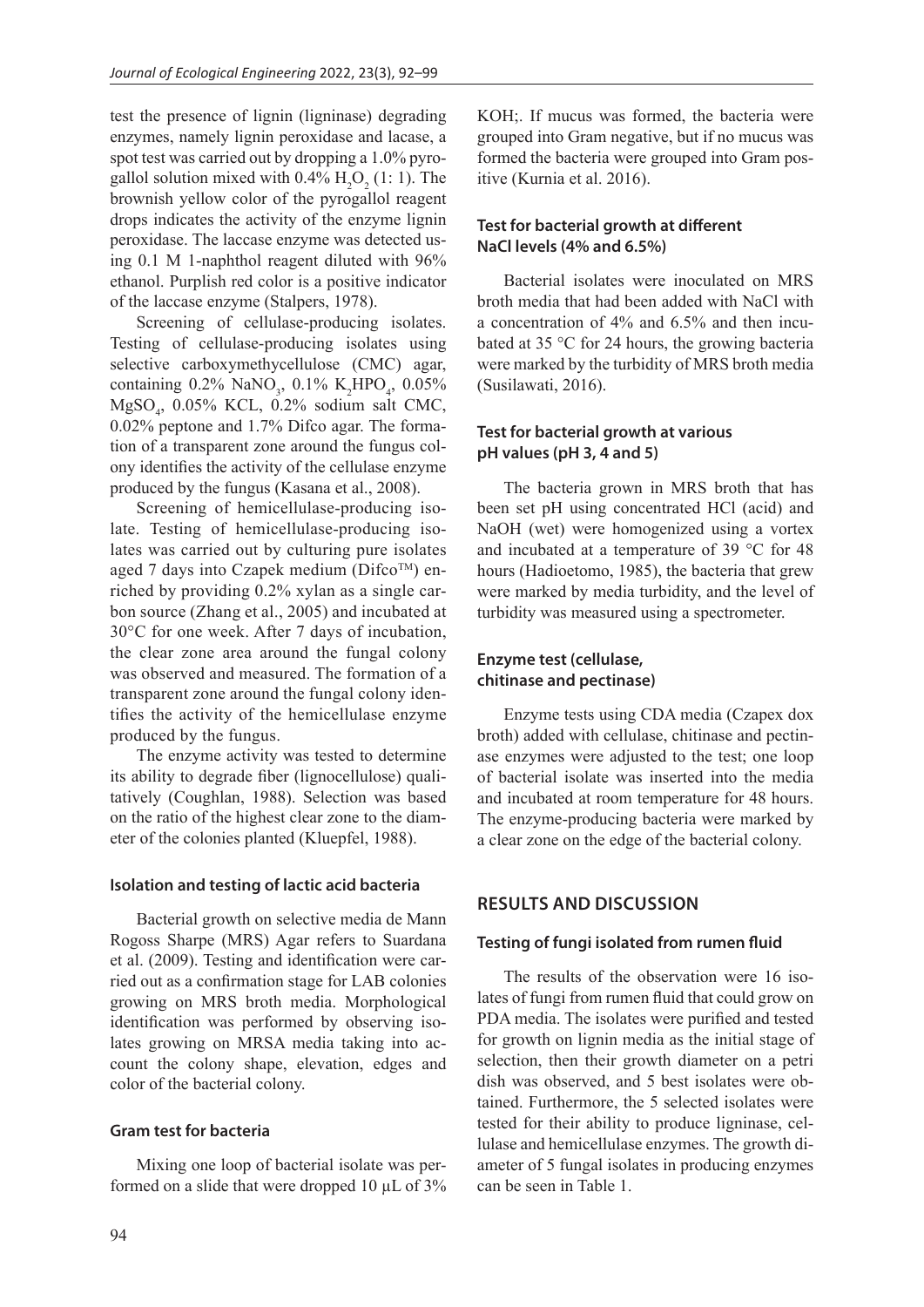| No            | Sample<br>Code       | Growth diameter (mm) |          |              |  |  |
|---------------|----------------------|----------------------|----------|--------------|--|--|
|               |                      | Lignin               | Selulosa | Hemiselulosa |  |  |
|               | Cr 10 <sup>1</sup> 1 | 0.20                 | 0.20     | 0.30         |  |  |
| $\mathcal{P}$ | Cr 10 <sup>4</sup> 3 | 0.23                 | 0.13     | 0.20         |  |  |
| 3             | Cr 10 <sup>3</sup> 2 | 0.35                 | 0.20     | 0.20         |  |  |
| 4             | Cr 10 <sup>1</sup> 3 | 0.30                 | 0.37     | 0.20         |  |  |
| 5             | Cr 10 <sup>2</sup> 3 | 0.33                 | 0.15     | 0.30         |  |  |

**Table 1.** Average growth diameter of fungal isolates on lignin, cellulose and hemicellulose media

In the lignin test, the largest clear zone of the Cr 1032 isolate, indicated that it had a higher potential to produce ligninase enzymes. The higher the resulting lignocellulolytic index, the greater the enzyme produced by the fungal colony. The size of the lignocellulolytic index shows the size of the isolate's ability to degrade lignocellulose (polysaccharide compounds). The resulting lignocellulolytic index reflects the activity of enzymes in degrading lignocellulose.

Selection of fungal isolates was performed through testing the ability of the fungus to degrade fibers in a medium containing CMC, xylan, lignin and mannan. They were selected to produce the fungal isolates able to utilize the existing carbon source (CMC, xylan, lignin and manan). It can be seen from the clear zone formed around colonies of fungi area. The clear zone formed indicates that the fungal isolate produces cellulase, xylanase, manannase and ligninase enzymes to degrade lignocellulose. The potential isolates of lignocellulolytic fungi were shown by the wide clear zone formed and the high hydrolysis index in the broth medium containing lignocellulose (CMC, xylan, manan and lignin).

The test results showed that the differences in species of fungi affect the size of the enzyme activity which is derived from the ratio of the clear zone (lignoselulolitik index). In accordance with the statement of Kusnadi (2010), the ability to produce enzymes in each fungus is specific to species and even strains.

In Table 1 it can be seen that 5 fungal isolates produce clear zones in cellulose testing, indicating that these isolates have the potential to be cellulase-producing fungi. On the basis of the qualitative test results, it was found that the average diameter size of the clear zone in isolates was from the smallest 0.1 mm to the largest 0.37 mm size. The size of the clear zone is an early indication of cellulase produced. The larger the clear zone produced, the greater the possibility

of cellulase produced or higher enzyme activity. Observations of white fringe fungi isolates were conducted by Hartana (2014), who reported that the colony was light colored with mycelium like cotton. According to Adlini (2014), Aspergillus is a type of fungus that can grow on media that contains cellulose. According to Jalil (2004), Aspergillus can degrade cellulose and produce cellulase excreted at the tips of the hyphae to degrade the polymer nutrients optimally.

The average ability of fungal isolates from rumen fluid to degrade hemicellulose is shown in Table 1. The results showed that 5 fungal isolates produced clear zones, so these isolates have the potential to be hemicellulose-producing fungi. This shows a positive reaction to the hemicellulose-degrading enzyme test. Hemicellulose has a very complex structure, consisting of various types of sugars. The largest component of hemicellulose constituent sugars is xylan (Kubata et al., 1994; Saha, 2002). The chemical structure of hemicellulose consists of the main chain (backbone) in the form of D-xylopira-nose homopolymers which are connected to each other by β-1,4 D-glycosidic bonds (Saha, 2002) and branch chains in the form of o-acetyl, α-L -arabinofuranosyl, D-glucoronyl and o-methyl-D-glucoronyl (Ali et al., 2004; Kubata et al., 1994; Saha, 2002). The breakdown of hemicellulose (xylan) involves two enzymes, namely endo-β-1,4- xylanase and β-xylosidase.

From the results of several tests carried out on fungal isolates, three isolates were best used as inoculants in fermenting the feed ingredients from agro-industrial waste, namely Cr 1032, Cr 1023 and Cr 1043. The criteria for the best fungal isolates are high ability to degrade lignin and low degradability against cellulose and hemicellulose in feed ingredients. Murni, et al. (2008) stated that the microorganisms that have great ability to decompose lignin but have low degradation of cellulose and hemicellulose are ideal in the bioconversion of lignocellulose into animal feed.

# **Testing of lactic acid bacteria isolated from rumen fluid**

The observation showed 11 bacterial isolates from rumen fluid that grew after planting on MRS broth media. The isolates were purified and morphological bacterial colonies were identified. Biochemical tests that took into account the gram of bacteria, tolerance of bacteria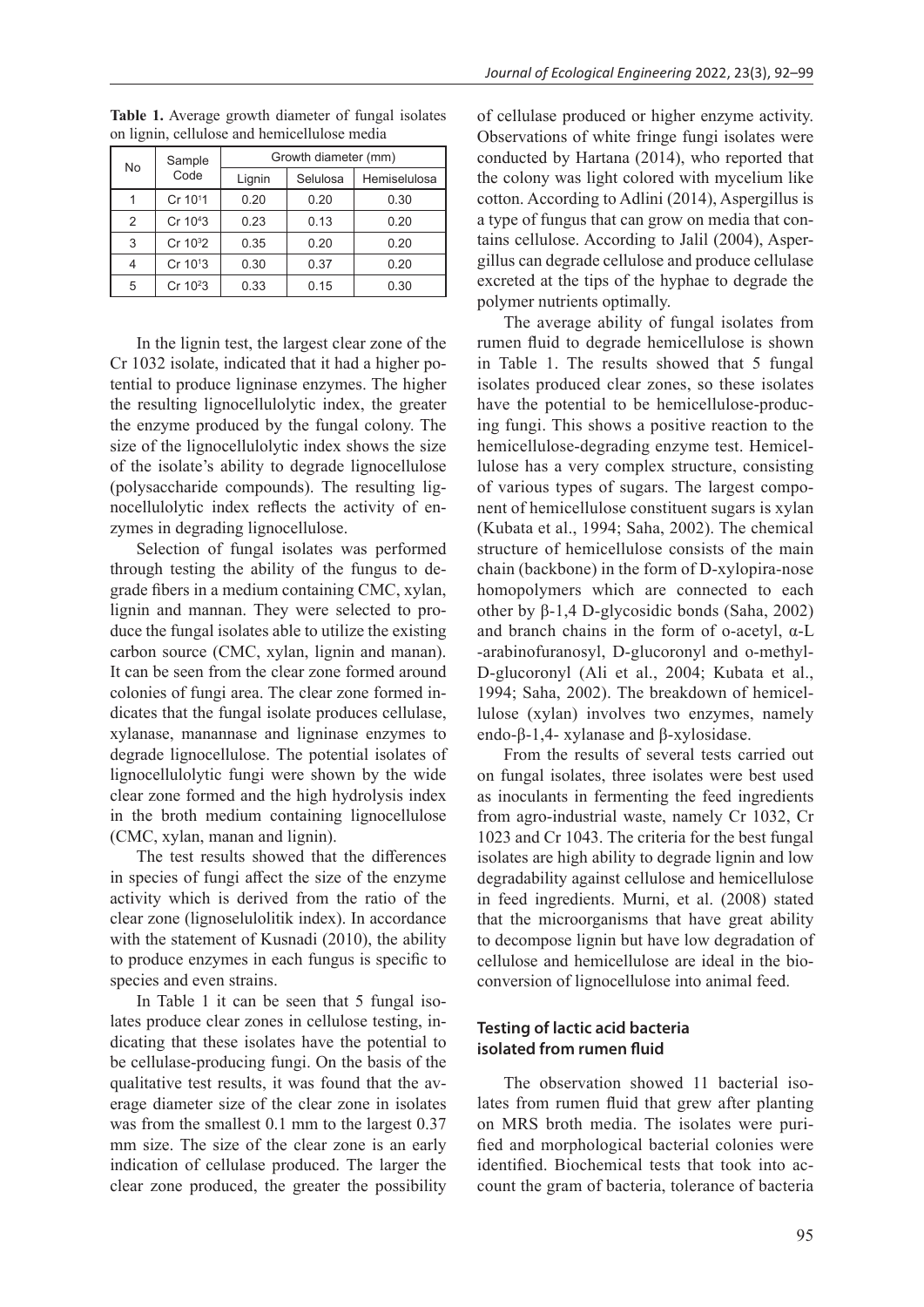| No.<br>Code    | Morphology of bacteria |           |           |        |                 |  |
|----------------|------------------------|-----------|-----------|--------|-----------------|--|
|                |                        | Form      | Elevation | Edge   | Color           |  |
| 1              | BR <sub>1</sub>        | Cirkular  | Raised    | Lobed  | Yellowish white |  |
| $\overline{2}$ | BR <sub>2</sub>        | Irregular | Raised    | Wary   | Yellowish white |  |
| 3              | BR <sub>3</sub>        | Irregular | Raised    | Wary   | Yellowish white |  |
| 4              | BR4                    | Irregular | Raised    | Curly  | Yellowish white |  |
| 5              | BR <sub>5</sub>        | Cirkular  | Raised    | Entire | Yellowish white |  |
| 6              | BR <sub>6</sub>        | Cirkular  | Convex    | Entire | Milky white     |  |
| 7              | BR7                    | Cirkular  | Convex    | Entire | Milky white     |  |
| 8              | BR <sub>8</sub>        | Cirkular  | Convex    | Entire | Milky white     |  |
| 9              | BR <sub>9</sub>        | Cirkular  | Raised    | Wary   | Yellowish white |  |
| 10             | <b>BR10</b>            | Irregular | Flat      | Jogged | Yellowish white |  |
| 11             | <b>BR11</b>            | Cirkular  | Convex    | Entire | Milky white     |  |

**Table 2.** Results of the morphological identification test of lactic acid bacteria isolates

to NaCl levels and at controlled pH and enzyme testing (cellulase, pectinase and chitinase) of bacteria were conducted.

Identification of bacterial colonies was carried out by observing the physical colony of bacteria, paying attention to the shape, color, elevation and edges of the bacterial colony. The results of identification of bacterial colonies can be seen in Table 2.

The results of identification of the bacterial colonies isolated from cattle rumen fluid showed that each bacterial colony had a different shape, elevation, color and edges. The difference in colony morphology indicated that each isolate came from a different species. The morphology of bacterial colonies needs to be observed to facilitate the identification process of bacteria, because the properties of bacterial colonies can determine the type of bacteria (Lay, 1994). From several types of colonies found, it was suspected that all bacterial isolates were lactic acid bacteria, because they could grow on the MRS broth media. The results of observations of isolates that have creamy or milky white color are lactic acid bacteria; this is in accordance with the results of research by Delfahedah et al. (2013) who found several isolates of lactic acid bacteria isolated from soursop fruit, namely in the form of round colonies, smooth edges, convex elevation as well as milky white and cream colors.

Bacterial biochemical tests were carried out by observing the gram of bacteria, bacterial tolerance to NaCl levels (4% and 6.5%) and bacterial resistance at a controlled pH (pH 3, pH 4 and pH 5). The results of bacterial biochemical tests can be seen in Table 3.

The results of the gram analysis showed that 11 bacterial isolates from the rumen fluid were gram-positive bacteria, gram-positive bacteria were characterized by no mucus formed by the bacteria after being dripped with KOH, had thick cell walls and thin fat, while gram-negative bacteria had thick fat and cell walls. Thin in the periplasmic space (Kurnia, et al. 2016), KOH will attack the fat (lipid bilayer) and make gram (-) cells burst. The broken cell will release genetic material (DNA) which is an abundant substance in bacterial cells. Very long DNA molecules are sticky strings (resembling mucus, gummy or sticky) which are slimy when removed with an inoculum needle (Edwin, 2011).

The results of the bacterial tolerance test to NaCl levels (4% and 6.5%) showed that the BR7,

**Table 3.** Biochemical test results for bacteria isolated from cattle rumen fluid

|                | Code            | Testing                          |                          |           |                |           |           |
|----------------|-----------------|----------------------------------|--------------------------|-----------|----------------|-----------|-----------|
| No             |                 | Gram                             | <b>NaCl</b>              |           | pH             |           |           |
|                |                 |                                  | 4%                       | 6.5%      | 3              | 4         | 5         |
| 1              | BR <sub>1</sub> | $\ddot{}$                        |                          | $\ddot{}$ | $\ddot{}$      | $\ddot{}$ | $\ddot{}$ |
| 2              | BR <sub>2</sub> | $\ddot{}$                        |                          | $\ddot{}$ |                | $\ddot{}$ | $\ddot{}$ |
| 3              | BR <sub>3</sub> | $\ddot{}$                        |                          | $\ddot{}$ |                |           | $\ddot{}$ |
| $\overline{4}$ | BR4             | $\ddot{}$                        |                          | $\ddot{}$ |                | $\ddot{}$ | $\ddot{}$ |
| 5              | BR <sub>5</sub> | $\ddot{}$                        | $\overline{\phantom{0}}$ | $\ddot{}$ | -              | $\ddot{}$ | $\ddot{}$ |
| 6              | BR <sub>6</sub> | $\begin{array}{c} + \end{array}$ |                          | $\ddot{}$ | $\ddot{}$      |           | $\ddot{}$ |
| 7              | BR7             | $\begin{array}{c} + \end{array}$ | $\ddot{}$                | $\ddot{}$ | $\ddot{}$      | $\ddot{}$ |           |
| 8              | BR <sub>8</sub> | $\begin{array}{c} + \end{array}$ | $\ddot{}$                | ٠         | $\ddot{}$      | -         | $\ddot{}$ |
| 9              | BR <sub>9</sub> | $\ddot{}$                        | $\overline{\phantom{0}}$ | $\ddot{}$ | $\blacksquare$ | -         | $\ddot{}$ |
| 10             | <b>BR10</b>     | $\ddot{}$                        | $\ddot{}$                | $\ddot{}$ |                |           | $\ddot{}$ |
| 11             | <b>BR11</b>     | $\ddot{}$                        | +                        | $\ddot{}$ | $\ddot{}$      | $\ddot{}$ | $\ddot{}$ |

Note:  $-$  (no reaction);  $+$  (reaction)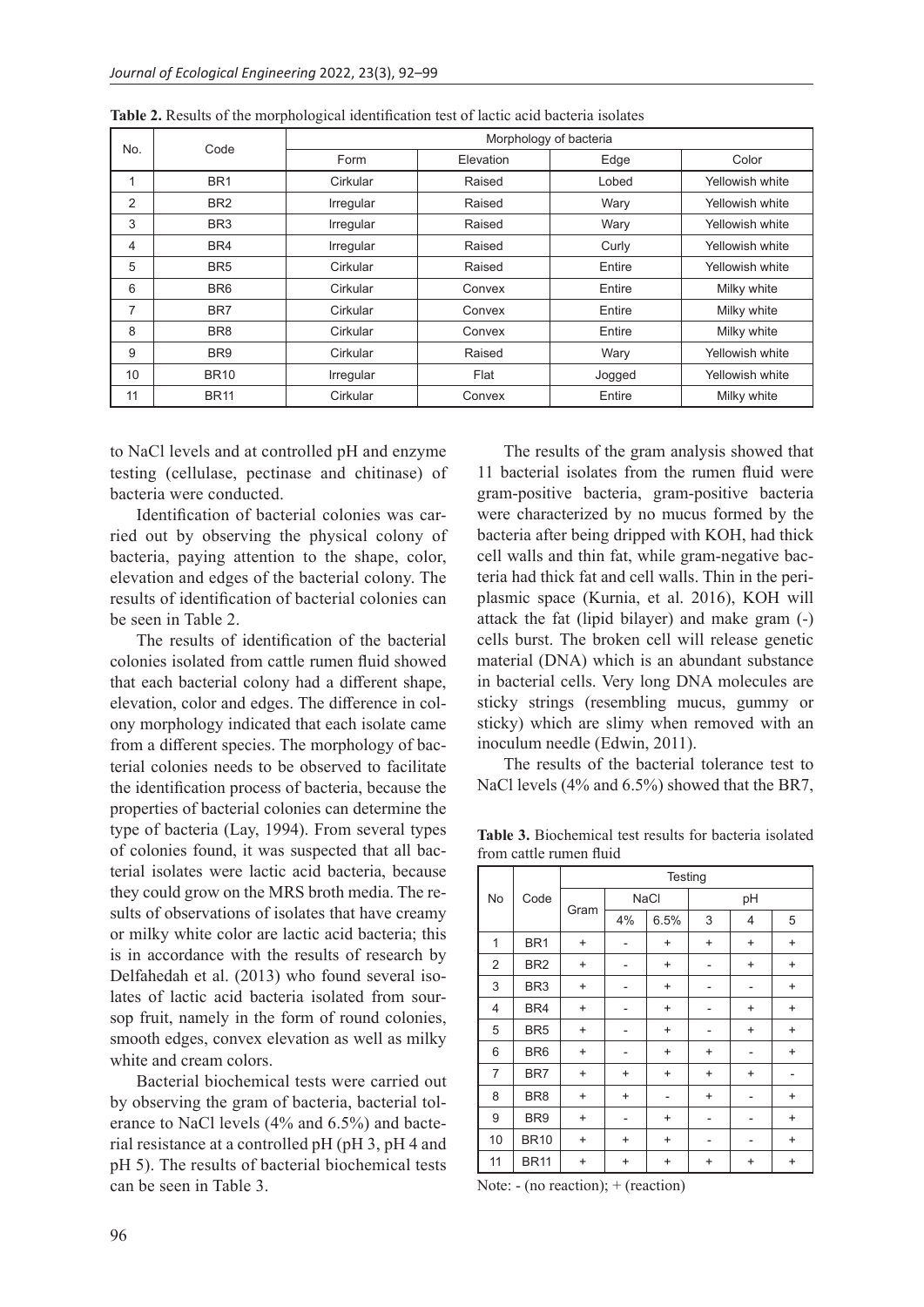BR8, BR10 and BR11 bacteria were tolerant to 4% NaCl construction, while in the NaCl concentration of 6.5% there were 10 bacteria that could survive except for BR8 isolates. Salt tolerance test determine the level of resistance of bacterial isolates to bile salts that must be passed in order to reach the intestines and carry out metabolic activity, so as to balance the microflora in digestion (Thakkar et al., 2015).

The results of testing for bacterial resistance at controlled pH (pH 3, pH 4 and pH 5) can be seen in Table 2. Most bacteria can grow at pH 5 conditions and only a few types of bacteria can grow at pH 3 and 4. The lower the pH, the lesser the number of isolates that escape. This is influenced by the lower pH conditions which cause disruption of bacterial activity to grow. The effect of pH on bacterial growth is related to enzyme activity to catalyze the reactions associated with bacterial growth. If the pH of bacterial growth is not optimal, it will disrupt the bacterial growth (Respati, 2017).

The bacterial enzyme test was carried out by growing bacterial isolates on CDA media modified by cellulase, pectinase and chitinase. The isolates that produced a clear zone around the colony indicated that the enzymes suitable for the modified medium were produced. The results of the bacterial enzyme test can be seen in Table 4.

Enzyme-producing bacteria were characterized by the appearance of clear zones on modified CDA media. In the cellulase specification media, there are several bacteria that can produce enzymes, the size of the clear zone indicates that bacteria have different abilities to produce enzymes. This is related to the ability of bacteria to hydrolyze cellulose into glucose, in accordance with the

**Table 4.** Diameter of bacterial growth on enzyme tests (cellulase, pectinase and chitinase)

| No | <b>Bakteri</b><br>Code | Enzyme          |           |                 |  |  |
|----|------------------------|-----------------|-----------|-----------------|--|--|
|    |                        | Selulase        | Pectinase | Kitinase        |  |  |
| 1  | BR <sub>1</sub>        |                 |           |                 |  |  |
| 2  | BR <sub>2</sub>        | $10 \text{ mm}$ | 3 mm      | $12 \text{ mm}$ |  |  |
| 3  | BR <sub>3</sub>        | $12 \text{ mm}$ | 6 mm      | $11$ mm         |  |  |
| 4  | BR4                    | $9 \text{ mm}$  | 4 mm      | 6 mm            |  |  |
| 5  | BR <sub>5</sub>        | $10 \text{ mm}$ | 3 mm      | $5 \text{ mm}$  |  |  |
| 6  | BR <sub>6</sub>        | $10 \text{ mm}$ | 4 mm      | $5 \text{ mm}$  |  |  |
| 7  | BR7                    |                 |           | 6 mm            |  |  |
| 8  | BR <sub>8</sub>        | 5 <sub>mm</sub> |           |                 |  |  |
| 9  | BR <sub>9</sub>        | $9 \text{ mm}$  | 6 mm      | $5 \text{ mm}$  |  |  |
| 10 | <b>BR10</b>            | 9 mm            |           | $13 \text{ mm}$ |  |  |
| 11 | <b>BR11</b>            |                 |           | $5 \text{ mm}$  |  |  |

opinion of Rahayu, et al. (2014) who stated that the bacterial isolates that have high cellulase enzyme activity can hydrolyze cellulose to glucose and show a large clear zone around the colony, due to the changes in the structure of cellulose from fibrous to glucose with the structure being non-fiber.

The pectinase activity of bacterial isolates can be seen in Table 3. The ability of bacteria to produce clear zones on pectinase-specific media identifies that these bacteria have the ability to produce the pectinase enzyme. The larger the clear zone produced by the bacterial isolate, the greater the ability of the bacteria to produce the pectinase enzyme. In the test of chitinase-producing bacteria, there are several bacteria that can produce clear zones. The clear zone is formed due to the process of breaking the chitin substrate into simple compounds after chitinase is secreted by bacteria (Suryadi et al., 2013).

The results of the selection from tests carried out on bacterial isolates from rumen fluids as inoculants in the fermentation of feed ingredients obtained the five best isolates, namely BR6, BR7, BR8, BR10 and BR11. The addition of lactic acid bacteria as an inoculant in fermentation is used to prevent the growth of destructive bacteria during the fermentation process. Lactic acid bacteria can produce nisin as bacteriocin, which is a biopreservative compound that can prevent the growth of destructive bacteria or even pathogenic bacteria (Ray, 1992).

### **CONCLUSIONS**

There are three fungal isolates that can be used as inoculants in fermenting feed ingredients from waste, namely Cr  $10<sup>3</sup>2$ , Cr  $10<sup>2</sup>3$  and Cr  $10<sup>4</sup>3$ , the three isolates show great ability in degrading lignin. The five best isolates of lactic acid bacteria were obtained, which had quite a wide ability as a preservative in the fermentation of feed ingredients from agro-industrial waste, namely BR6, BR7, BR8, BR10 and BR11.

# **REFERENCES**

- 1. Abdullah H., Ho Y.W., Jalaludin. 1990. Role of Rumen Microbes in the Breakdown of agricultural by products. Proceeding of workshop pn Research Methologies, 115–125.
- 2. Adlini N.I. 2014. Seleksi mikroba seluloitik dalam mendegradasi lignin asal tanah gambut Desa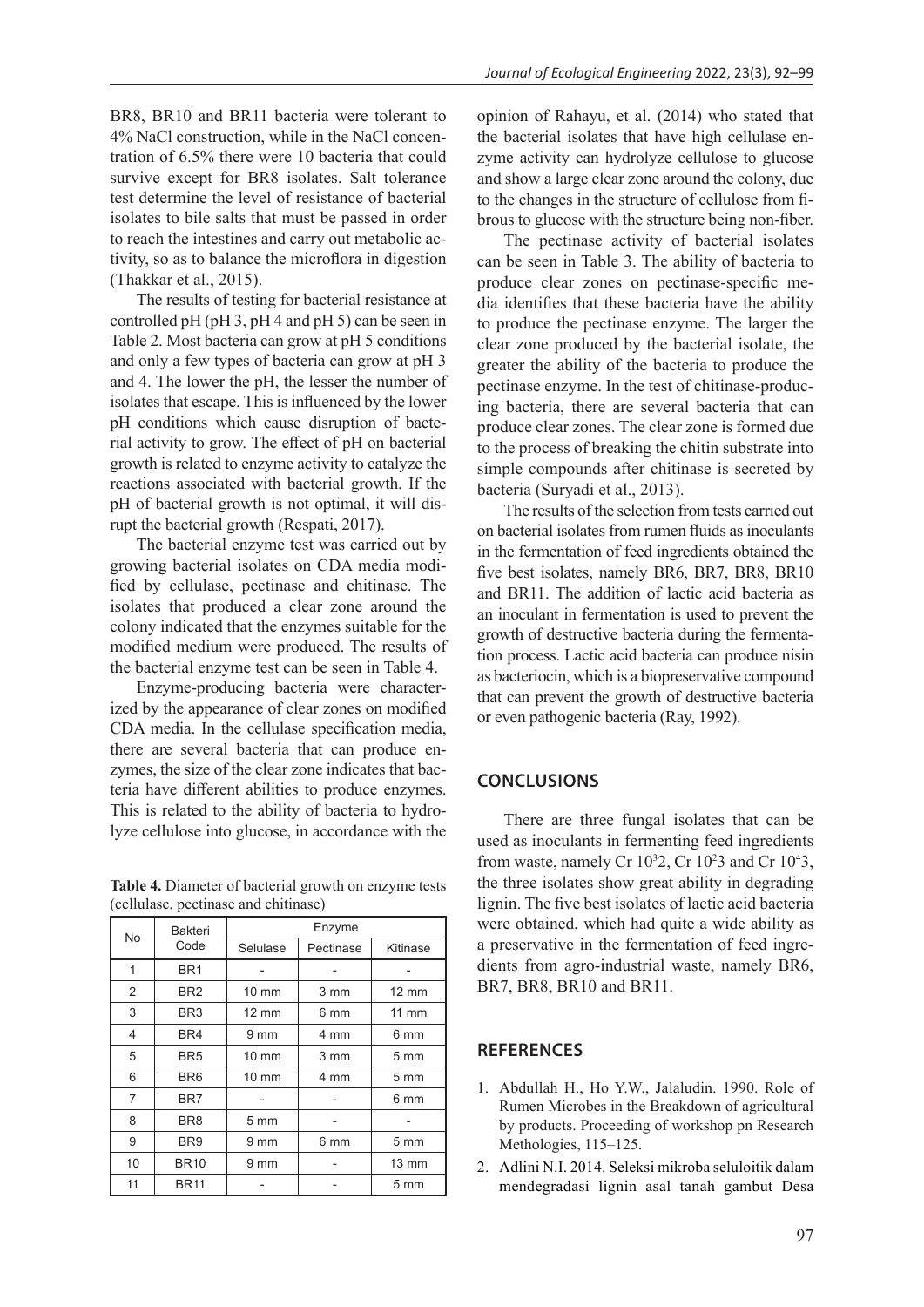Rimbo Panjang Kampar Riau. Jurusan Biologi. Fakultas Matematika dan Ilmu Pengetahuan Alam. Universitas Riau. Riau.

- 3. Ali M.K., Rudolph F.B., Bennet G.N. 2004. Thermostable xyla-nases 10B from Clostridium acetobotylicum ATCC824. J. Ind. Micro-biol. Technol., 31, 229–234.
- 4. Baldwin R.L., Allison M.J. 1983. Rumen metabolism. Journal Animal Science, 57(2), 461–477.
- 5. Bolsen K.K., Ashbell M.G., Wilkinnson J.M. 1995. Silage Aditifs in Biotechnology in Animal Feeding. R.J. Wallace & A. Chesson (Eds). VCH, Weinheim.
- 6. Coughlan M.P. 1988. Staining Tecniques for The Detection of The Individual Components of Cellulolytic Enzyme Systemes. In: Wood, W.A. and Kellogg. S.T. (Eds) Methods In Enzymology, Academic Press, London, 160, 135–144.
- 7. Dashtban M., Schraft H., Qin W. 2009. Fungal Bioconversion of Lignocellulosic Residue: Opportunities & Perspectives. Int. J. Biol. Sci., 578–595.
- 8. Delfahedah Y., Syukur S., dan Jamsari. 2013. Isolasi karakterisasi dan identifikasi DNA *Ciprofloxacin* FBK 3 FBK 1 FBK 1 FBK 2 FBK 3 *Ciprofloxacin BIOLEUSER*, bakteri asam laktat (BAL) yang berpotensi sebagai antimikroba dari Fermentasi kakao varietas hibrid (Trinitario). Jurnal Kimia Unand, 2(4).
- 9. Edwin. 2011. Materi Kuliah Mikrobiologi. Banjarbaru (ID): Universitas Lambung Mangkurat.
- 10. Fonty G. 1991. The Rumen Anaerobic Fungi. In: Rumen Microbial Metabolism and Ruminant Digestion. Institut national De La Recherche Agronomique Paris.
- 11. Hadioetomo R.S. 1985. Mikrobiologi dasar-dasar praktik. PT. Gramedia, Jakarta.
- 12. Hartana S.N. 2014. Keanekaragaman Cendawan yang Diisolasi di Lokasi Perkandangan Ayam. Institut Pertanian Bogor. Bogor.
- 13.Jalil A.A.K. 2004. Enzim Mikroba dan Bahan Penguraian Berselulosa. Departemen Biologi. Jakarta.
- 14.Jasin I., dan Bachrudin Z. 2013. Pengaruh isolate bakteri asam laktat dari feses pedet sapi perah baru lahir terhadap produksi asam laktat dan perubahan pH pada ampas tahu. J. Agripet., 13(2), 36–40.
- 15.Jouany J.P. 1991. Rumen Microbial Metabolism and Ruminant Digestion. Institute National De La Recherche Agronomique, 147, Rue De I'Universite-75338 Paris Cedex 07.
- 16. Kasana R.C., Salwan R., Dhar H., Dutt S., Gulati A. 2008. A. Rapid and easy method for detection of microbial cellulases on agar plates using Gram's iodine. Curr. Microbiol., 57, 503–507.
- 17. Kluepfel D. 1988. Screening Of Prokaryotes For Cellulose And Lignocellulose as A Sources of Inoculum Fermented to High Fibre Feed. Pakistan Journal of Nutrition, 12(9), 851–853.
- 18. Kubata B.K., Suzuki T., Horitsu H., Kawal K., Takamizawa K. 1994. Purification and characterization of Aeromonas caviae ME-1 xylanases V, which produces exclusively xylobiose from xylan. Applied & Environmental Microbiology, 60, 531–535.
- 19.Kurnia K., Sadi N.H., dan Jumianto S. 2016. Isolasi bakteri heterotrof di situ cibuntu, jawa barat dan karakterisasi resistensi asam dan logam. http://journal.uinjkt.ac.id/index.php/kauniyah AL-KAUNIYAH; Journal of Biology, 9(2), 2016, 74–79.
- 20. Kusnadi. 2010. Keanekaragaman Jamur Selulolitik Dan Amilolitik Pengurai Sampah Organik Dari Berbagai Substrat. Jurusan Pendidikan Biologi Fpmipa Universitas Pendidikan Indonesia, 1–10.
- 21. Lay B.W. 1994. Analisa Mikroba Di Laboratorium. Edisi 1. Cetakan 1. Raja Grafindo Persada. Jakarta
- 22. Murni R., Suparjo, Akmal, dan Ginting B.L. 2008. Buku Ajar Teknologi Pemanfaatan Limbah untuk Pakan. Laboratorium Makanan Ternak. Fakultas Peternakan universitas Jambi.
- 23.Nurhalimah H., Wijayanti N., Widyaningsih T.D. 2015. Efek Antidiare Ekstrak Daun Beluntas ( Pluchea indica L.) Terhadap Mencit Jantan yang Diinduksi Bakteri Salmonella Thypimurium Antidiarrheal. Jurnal Pangan Dan Agroindustri, 3(3), 1083–1094.
- 24. Orskov E.R., Ryle M. 1990 Energy nutrition in ruminants. Elsevier Applied Science. London, 149.
- 25. Parakkasi, A.1999. Ilmu Nutrisi dan Makanan Ternak Ruminansia.Universitas Indonesia Press. Jakarta.
- 26. Rahayu A.G., Haryani Y., Fifi P. 2014. Uji aktivitas selulolitik dari tiga isolat bakteri bacillus sp. galur lokal riau. JOM FMIPA, 1(2).
- 27.Ray B. 1992. Nisin of Lactococcus lactissubsp. lactis as a Food Biopre-servative, 207–264. In: B. Ray andM. Daeschel (ed). Food Biopreser-vatives of Microbial Origin. CRC Press. Boca Raton.
- 28.Respati N.Y. 2017. Optimasi suhu dan pH media pertumbuhan bakteri pelarut fosfat dari isolat bakteri termofilik. Jurnal Prodi Biologi, 6(7).
- 29. Saha B.C. 2002. Purification and charachterization of an extracellular â- xylosidase from newly isolated Fu- sarium verticilloides. J. Ind. Micro- biol. Biotechnol., 27, 241–245.
- 30. Salminen S., Wright A. 1998. Lactic Acid Bacteria. Edisi ke-2. Marcel Dekker. Inc. New York. Basel.
- 31. Stalpers J.A. 1978. Identification of wood-inhabiting Aphyllophorales in pure culture. Centraalbureau Voor Schimmelcultures. Baarn. Studies in Mycology, 16, 1–248.
- 32. Suardana I.W., Suada I.K., Sukada I.M., Suarsana I.N. 2009. Isolasi danidentifikasi bakteri asam laktat SR9 asal cairan rumen sapi bali sebagai kandidat probiotik. J.Medicina., 40(2), 100–103.